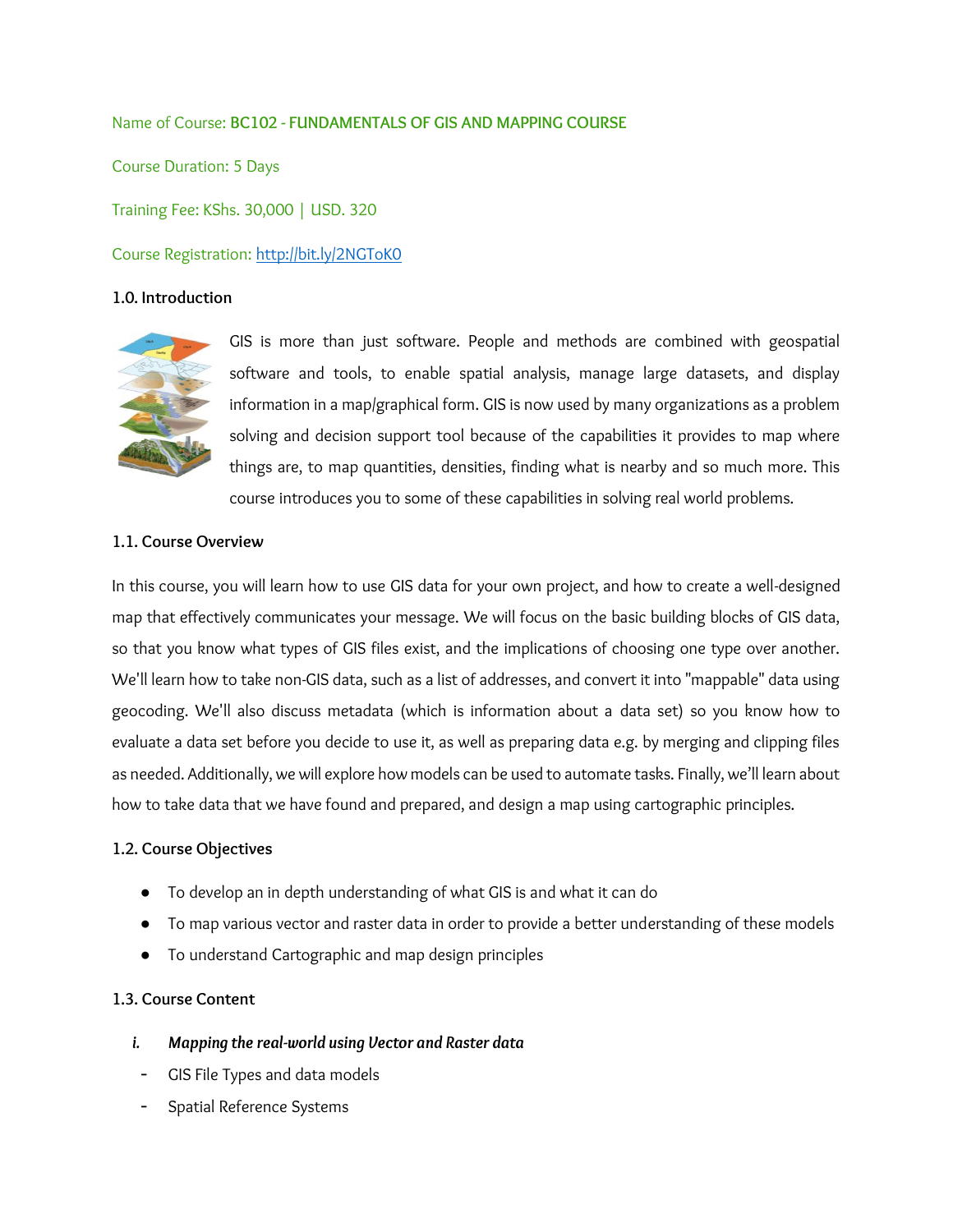- Vector Data Model
- Creating vector data models through basic digitizing, queries, vector attribute tables, calculating fields
- Introduction to Raster Data Model; Rasterization; Basic raster analysis;
- Metadata importance, viewing and editing metadata in ArcMap
- Downloading and using GIS data
- Making point data from coordinates and adding x, y data from a table
- Geocoding
- Introduction to Geoprocessing Tools; Clip, Buffer, Merge, etc.

# *ii. Map Design Principles*

- Design Principles Visual Hierarchy, Figure-Ground Relationship, Contrast, Legibility, Visual Balance
- Symbolization
- Map Elements Title, scale Bar, Scale Text, Legend, Neat line, North arrow
- Labels and Annotations
- Typography
- Creating a map layout in ArcMap
- Exporting maps in ArcMap

# **1.4. Case Study:**

# **1.5. Expected Learning Outcomes**

On completion of this course, the learners are expected to:

- I. Have a full understanding of vector and raster data models
- II. Be able to create vector data models and edit them
- III. Be able to work with models
- IV. Be proficient in creating map layouts

# **1.6. Training Material**

- A Laptop/ PC
- ArcGIS and/or QGIS

# **1.7. Who Should Attend**

Anyone who wants to learn about mapping and GIS including;